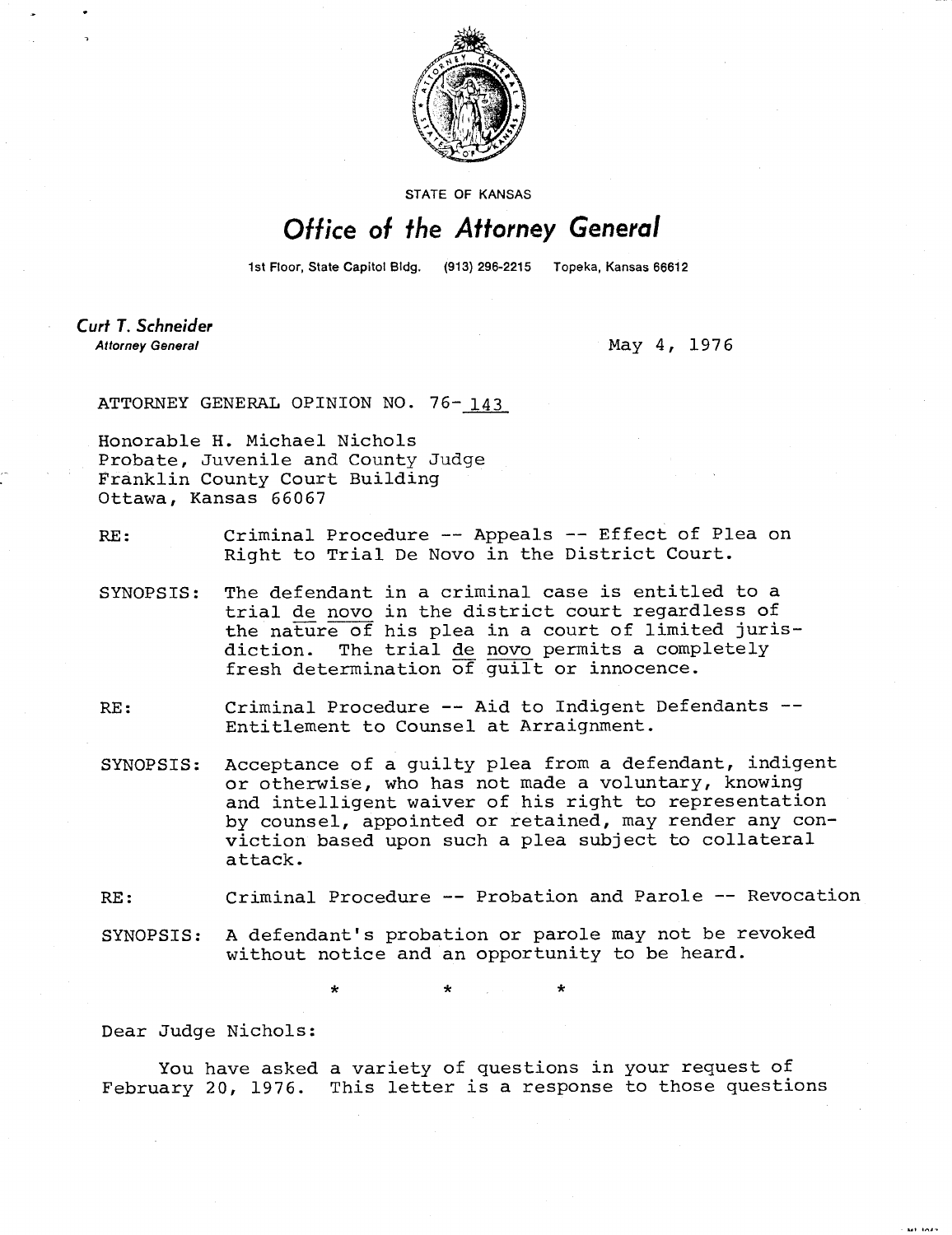Honorable H. Michael Nichols May 4, 1976 Page Two

dealing generally with criminal procedure. I hope the delay in preparing this response has not caused undue inconvenience.

Initially you have asked whether a defendant in a criminal case is entitled to a trial de novo in the district court even though he entered a plea of guilty or nolo contendre in a court of limited jurisdiction. The right to appeal is statutorily granted and the statutes under consideration here are K.S.A. 22- 3601, 3609(1) and 3610.

K.S.A. 22-3601 provides in part:

"An appeal to the supreme court may be taken by the defendant as a matter of right from any judgment against him in the district court and upon appeal any decision of the district court or intermediate order made in the progress of the case may be reviewed, except: No appeal shall be taken by the defendant from a judgment of conviction upon a plea of guilty or nolo contendre."

K.S.A. 22-3609(1) provides:

"The defendant shall have the right to appeal to the district court of the county from any judgment of a court of limited jurisdiction or a municipal or police court which adjudges the defendant guilty of a violation of the laws of Kansas or the ordinances of any municipality of Kansas or which imposes a sentence of fine or confinement or both. The appeal shall stay all further proceedings upon the judgment appealed from."

## K.S.A. 22-3610 provides:

"When a case is appealed to the district court, such court shall hear and determine the cause on the original complaint, unless the complaint shall be found defective, in which case the court may order a new complaint to be filed and the case shall proceed as if the original complaint had not been set aside. The case shall be tried de novo in the district court."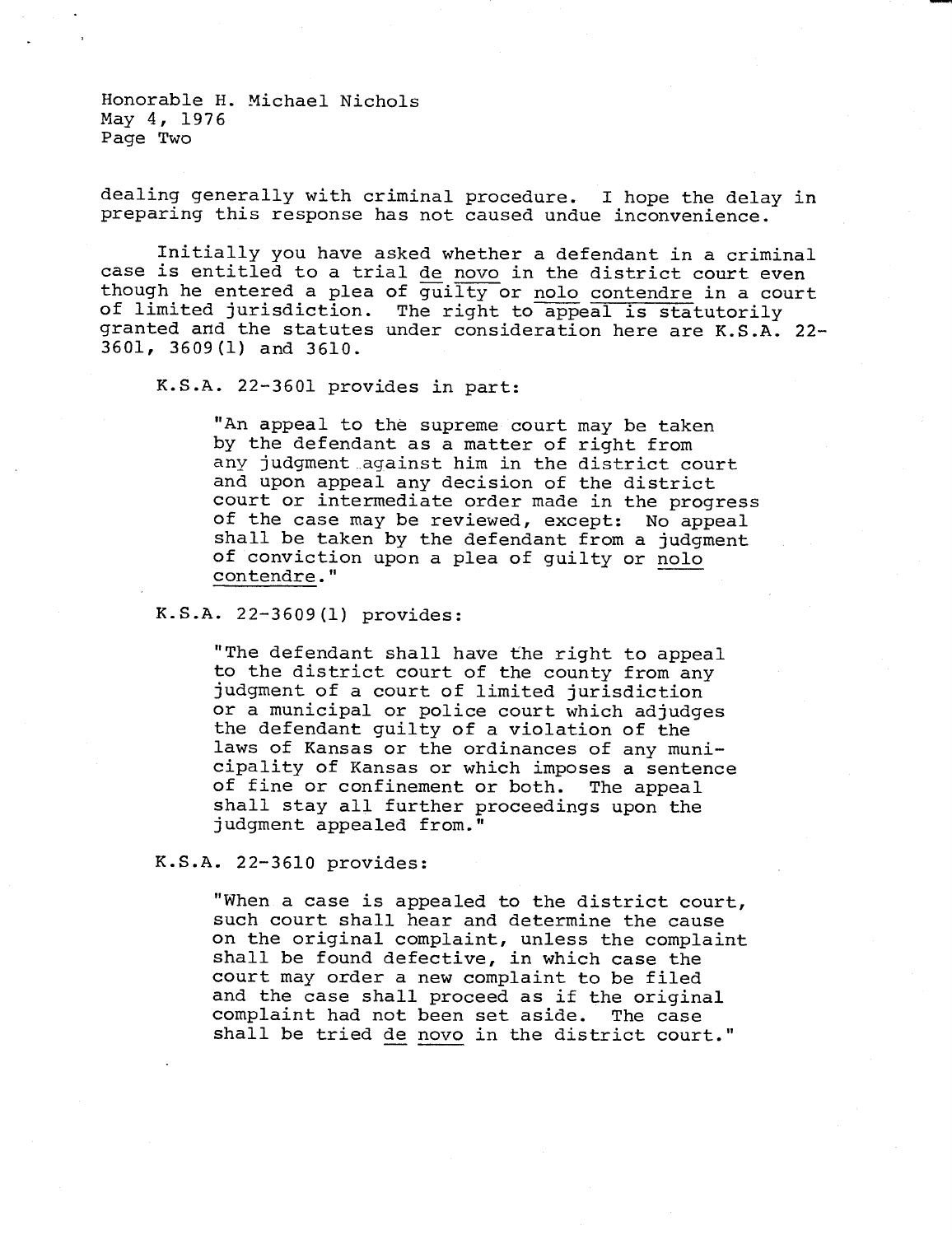Honorable H. Michael Nichols May 4, 1976. Page Three

The statute governing a defendant's right to appeal to the Supreme Court from the decision of a district court, 22-3601, clearly does not control, bestow, abridge or restrict the right to appeal to a district court from the decision of a court of limited jurisdiction.

The extent and nature of an appeal to a district court from a lower court decision was considered in State v. Parker, 213 Kan. 229, 234, 516 P.2d 153 (1973). In that case the defendant appealed from a district court conviction which was the result of a trial de novo on an appeal from the decision of a city court. The alleged error was that the sentence imposed by the district court was unconstitutional in that it exceeded that imposed by the city court. The Supreme Court observed that the defendant is entitled to a trial de novo in the district court regardless of lack of error or the nature of his plea in the lower court. The trial de novo permits a completely fresh determination of guilt or innocence. The record of the lower court is irrelevant to the de novo proceedings.

It is my opinion that upon an appeal to a district court from a conviction of a court of limited jurisdiction, the defendant is entitled to a completely fresh determination of his guilt or innocence regardless of his plea in the lower court. Please note that from and after January 10,'1977, the provisions unifying the district court as accomplished by H.B. 2729 will govern the procedure for taking appeals within the district.

Secondly, you have asked whether it is error for the arraigning court to accept the defendant's plea of guilty to a misdemeanor if the defendant has not employed an attorney or if in cases of indigency, the court has not appointed one for him absent a knowing and intelligent waiver where there is a strong possibility of imprisonment upon conviction.

K.S.A. 22-4503 provides in part:

"A defendant charged by the state of Kansas in a complaint, information or indictment with any felony is entitled to have the assistance of counsel at every stage of the proceedings against him. If such a defendant appears before any court or magistrate without counsel to assist him and conduct his defense, it shall be the duty of the court or magistrate to inform the defendant that he is entitled to counsel and that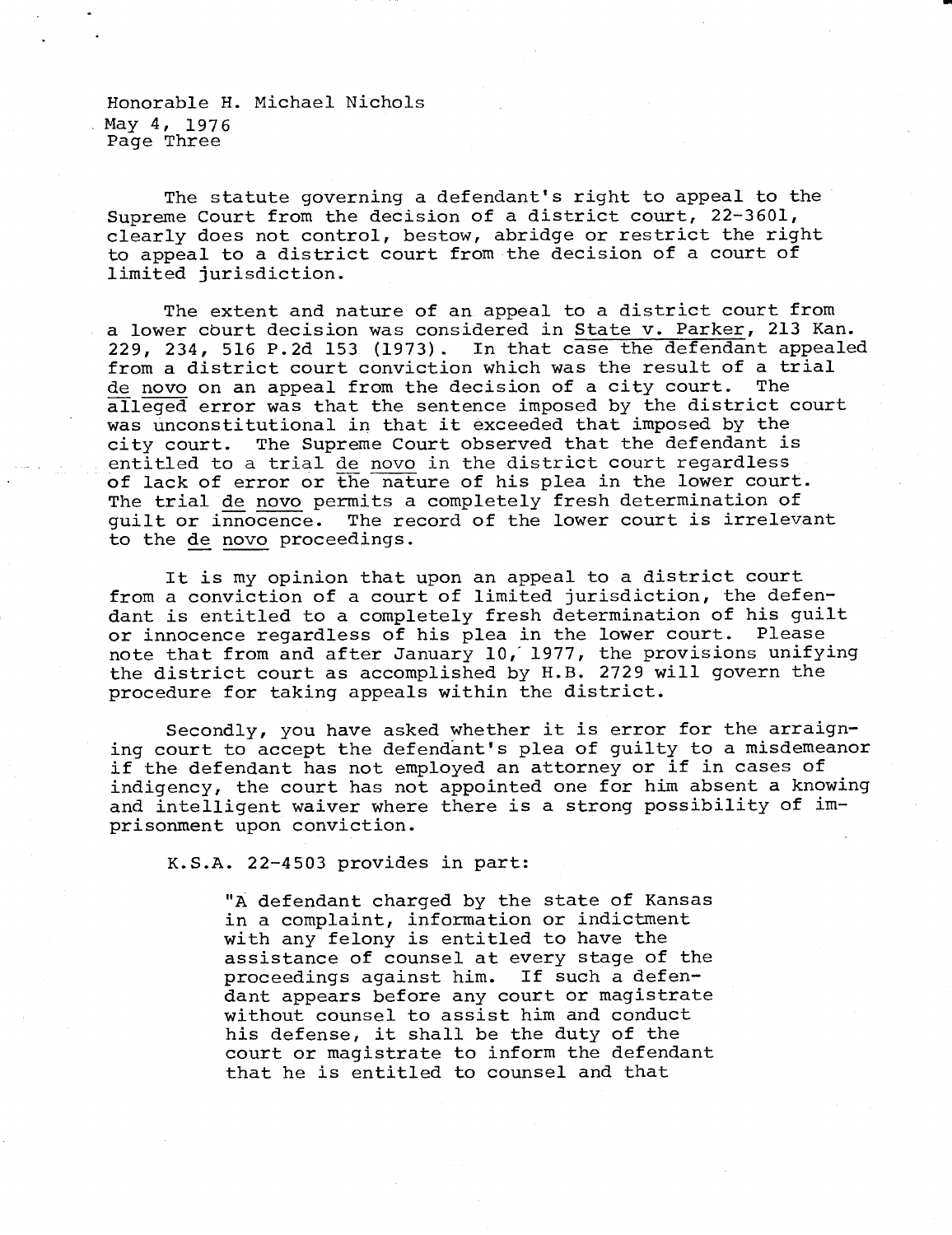Honorable H. Michael Nichols May 4, 1976 Page Four

> counsel will be appointed to represent him if he is not financially able to employ<br>an attorney. The court or magistrate sh The court or magistrate shall give the defendant an opportunity to employ counsel of his own choosing if he states he is able to do so; and if the defendant asks to consult with counsel of his own choosing, he shall be given a reasonable opportunity to do so. If it is determined that the defendant is not able to employ counsel, as provided in section 4 [22-4504], the court or magistrate shall appoint an attorney from the panel to aid indigent defendants to represent him."

This statute was enacted in 1969, prior to the United States Supreme Court's decision in Argersinger v. Hamlin, 407 U.S. 25, 32 L.Ed.2d 530, 92 S.Ct. 2006 (1972).

The Argersinger opinion held that absent a knowing and intelligent waiver, no person may be imprisoned for any offense, whether classified as petty, misdemeanor or felony, unless he was represented by counsel at his trial. That decision recognized that there are many stages in the proceeding where the right to counsel is necessary other than the formal trial itself. The court said:

> "Beyond the problem of trials and appeals is that of the guilty plea, a problem which looms large in misdemeanor as well as in felony cases. Counsel is needed so that the accused may know precisely what he is doing, so that he is fully aware of the prospect of going to jail or prison, and so that he is treated fairly by the prosecution." (at 34).

It is obvious that the state by statute may not infringe upon the right to counsel as extended to defendants by the Sixth and Fourteenth Amendments.

The classification of an offense as felony or misdemeanor is not determinative with respect to the right to counsel, and the United States Supreme Court has recognized that the right extends to all critical stages of the proceedings. Acceptance of a guilty plea from a defendant, indigent or otherwise, who has not made a voluntary, knowing and intelligent waiver of his right to representation by counsel, appointed or retained, may render any conviction based upon such a plea subject to collateral attack.